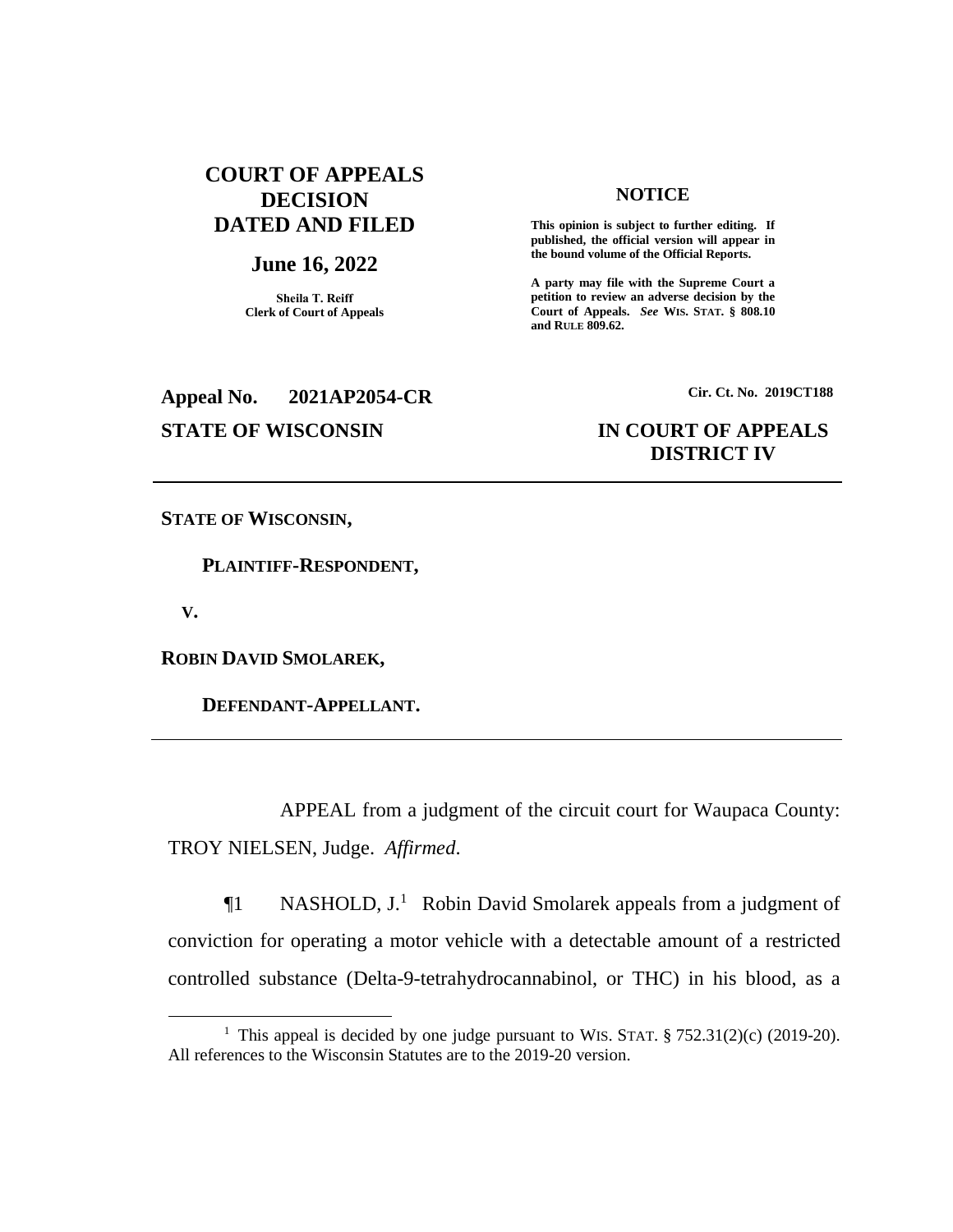No. 2021AP2054-CR

third offense. *See* WIS. STAT. § 346.63(1)(am) ("No person may drive or operate a motor vehicle while … [t]he person has a detectable amount of a restricted controlled substance in his or her blood."); WIS. STAT. § 340.01(50m)(e) ("restricted controlled substance" includes THC). Smolarek argues that his arrest was not supported by probable cause and that the circuit court therefore erred in denying his motion to suppress blood draw evidence obtained pursuant to Wisconsin's implied consent law. *See* WIS. STAT. § 343.305. I conclude that the court did not clearly err in finding that Smolarek admitted to the arresting officer that he had smoked marijuana not long before driving. I further conclude that Smolarek's admission is sufficient to establish probable cause to arrest. Accordingly, I affirm.

## **BACKGROUND**

¶2 At approximately 7:00 in the evening, Smolarek was involved in an accident while driving his motorcycle. A short time later that night, a law enforcement officer met with Smolarek at his friend's residence to question him about the accident. The officer observed that Smolarek needed medical assistance; another individual drove Smolarek to the hospital, and the officer followed him there.

¶3 Beginning at the residence and continuing at the hospital, the officer asked Smolarek questions about the accident. The officer initially had no grounds to believe that Smolarek had been driving under the influence. As part of the interview, however, the officer asked Smolarek routine questions about his alcohol and drug use that day. According to the officer, Smolarek admitted that he had smoked marijuana before driving his motorcycle. Based on this admission, the officer placed Smolarek under arrest and read him the Informing the Accused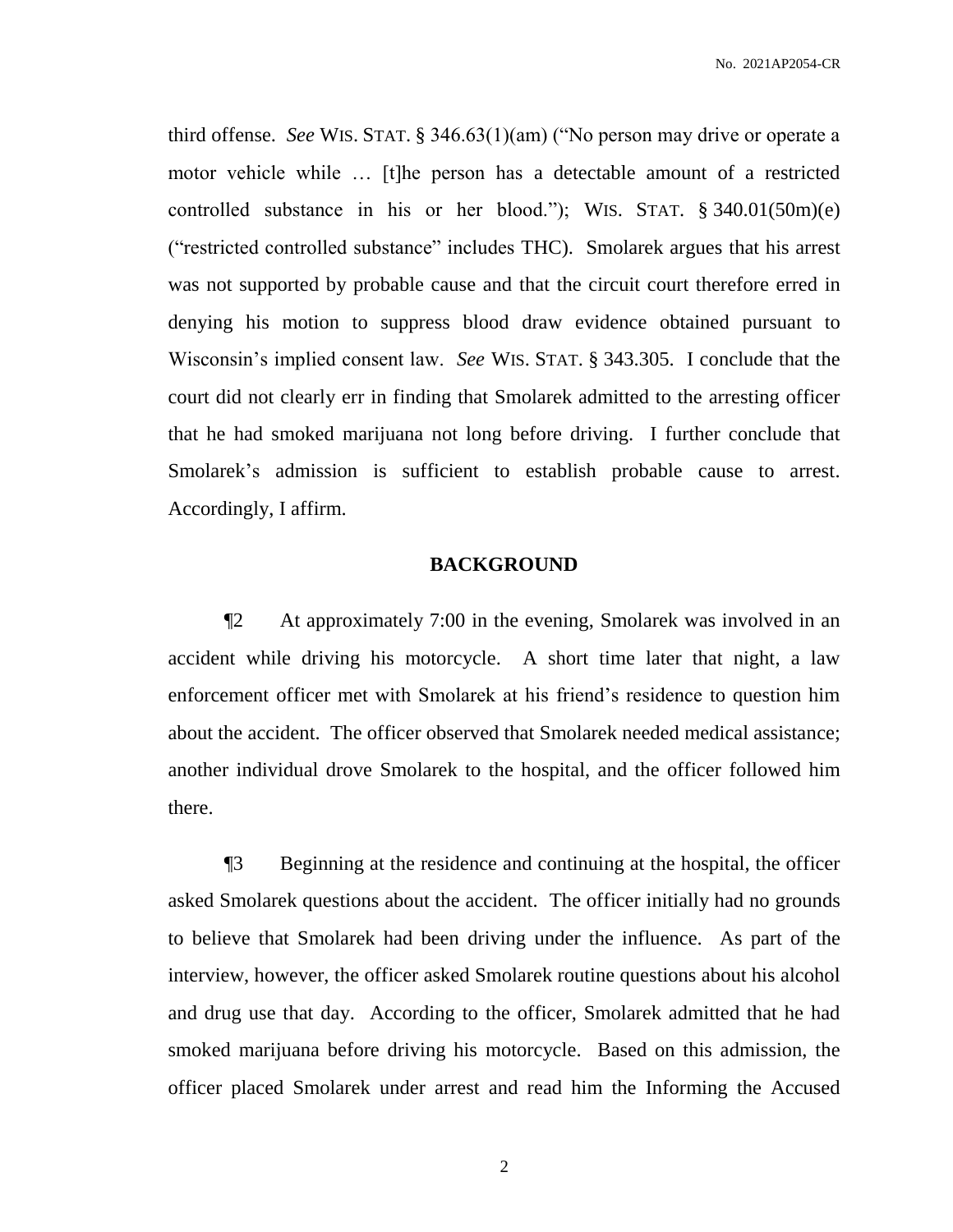form. Smolarek consented to a blood test, which showed that his blood contained THC (indicating marijuana use).

¶4 Smolarek moved to suppress the results of the blood test on the ground that he was not lawfully under arrest when his blood was drawn. Specifically, Smolarek disputed that he had told the officer that he had smoked marijuana before driving, and he argued that there was no other evidence providing probable cause to arrest. Following a suppression hearing, the circuit court denied the motion, and Smolarek pled no contest. Smolarek appeals.

#### **DISCUSSION**

#### *I. Principles of Law and Standard of Review*

¶5 Under the Fourth Amendment and Article I, § 11 of the Wisconsin Constitution, an arrest must be supported by probable cause. *State v. Secrist*, 224 Wis. 2d 201, 208-09, 589 N.W.2d 387 (1999). Probable cause is an objective standard; the inquiry is whether "the quantum of evidence within the arresting officer's knowledge at the time of the arrest … would [have led] a reasonable police officer to believe that the defendant probably committed or was committing a crime." *Id.* at 212. For probable cause to exist, "there must be more than a possibility or suspicion that the defendant committed an offense, but the evidence need not reach the level of proof beyond a reasonable doubt or even that guilt is more likely than not." *Id.* Probable cause is "assessed on a case-by-case basis, looking at the totality of the circumstances." *State v. Lange*, 2009 WI 49, ¶20, 317 Wis. 2d 383, 766 N.W.2d 551.

¶6 An appellate court's review of a probable cause determination presents a mixed question of fact and law. *County of Jefferson v. Renz*, 231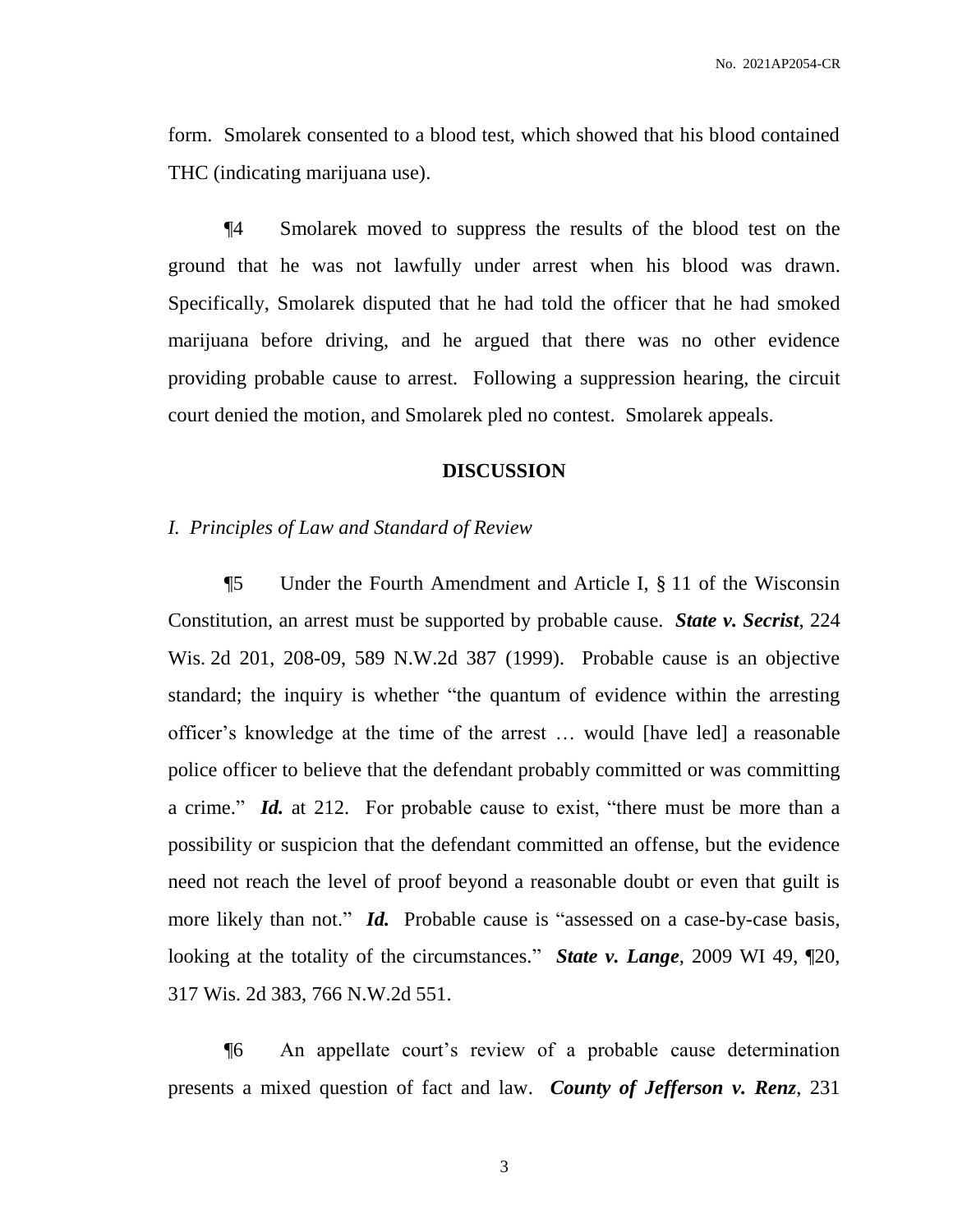Wis. 2d 293, 316, 603 N.W.2d 541 (1999). This court will uphold findings of fact unless clearly erroneous, but it will determine de novo whether those facts satisfy the standard for probable cause. *Id.*

### *II. Application to Smolarek's Appeal*

¶7 Smolarek does not dispute that it is a crime for him to have driven his motorcycle with the amount of a restricted controlled substance (i.e., THC) detected in his blood. Smolarek argues, however, that the result of this blood test must be suppressed because his consent was obtained pursuant to an unlawful arrest. Specifically, Smolarek argues that the circuit court clearly erred in finding that he had admitted to the officer that he had smoked marijuana before driving and, therefore, that there was no probable cause to arrest him.

¶8 At the suppression hearing, the officer testified to the following. Smolarek initially told the officer that he had smoked marijuana in the early- to mid-afternoon, prior to the vehicle accident that evening. Based on this admission, the officer placed Smolarek under arrest and obtained his consent for a blood draw. In the hours after his arrest, however, Smolarek changed his story. Smolarek claimed to have smoked marijuana only after the accident, at which time, he claimed, he also took a shower. The officer testified that Smolarek's appearance belied aspects of his changed story: when she first met with him, he did not appear to have recently taken a shower, and he was still wearing bloody clothes from the accident. Smolarek did not testify at the hearing.

¶9 The circuit court found that Smolarek had admitted to the officer that he had smoked marijuana before, and not after, operating the motorcycle. The court credited the officer's account, remarked that Smolarek "was being less than honest" to the officer about having showered and smoked marijuana after the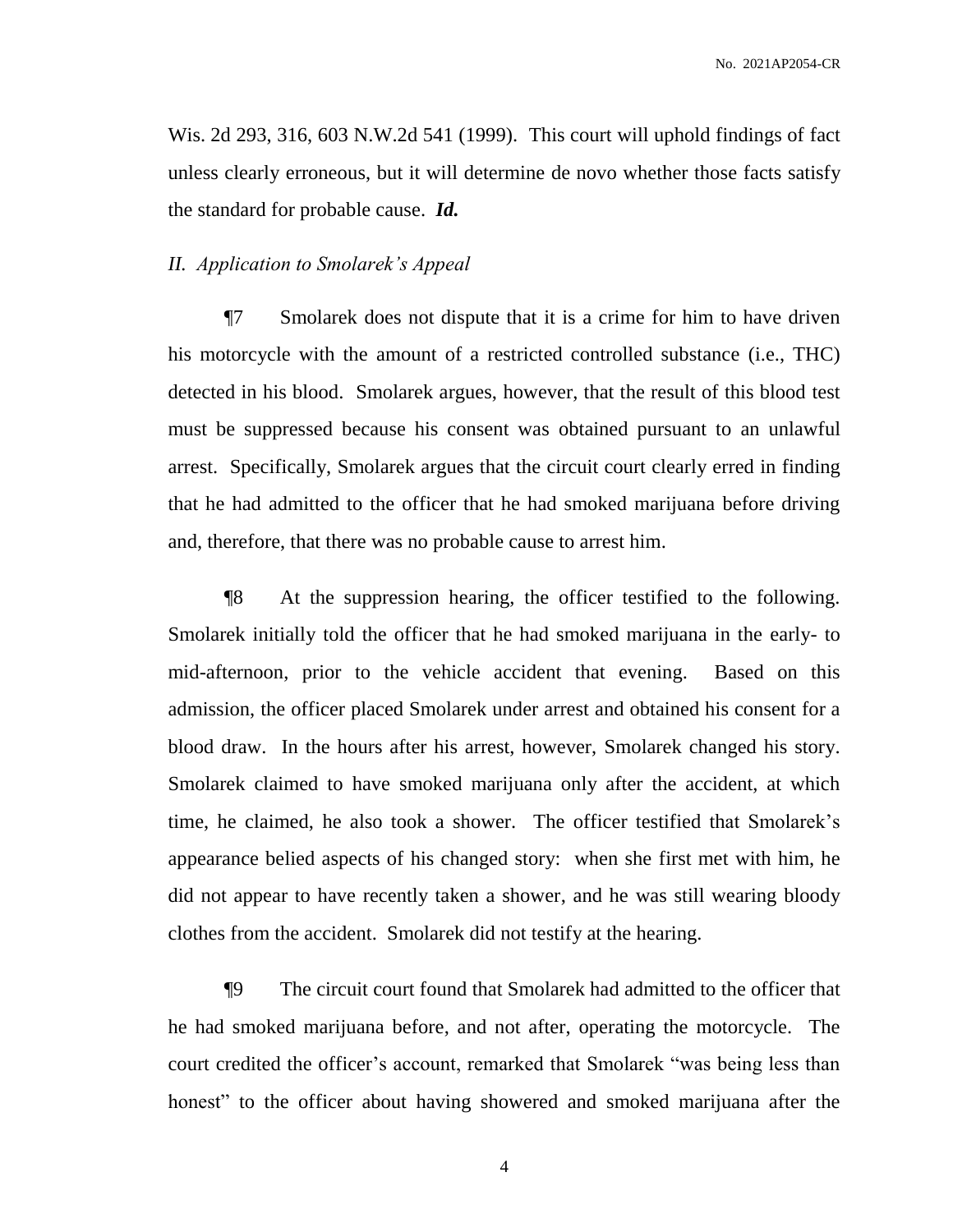accident, and concluded that this later claim of smoking marijuana after the accident "doesn't bear out."

¶10 Smolarek points out that there were facts before the circuit court supporting the alternative conclusion that he had smoked marijuana after, and not before, the accident. Specifically, Smolarek points to a witness statement that he wrote shortly after his arrest, which states as much. However, Smolarek's argument reflects a misunderstanding of the scope of this court's review. On appeal, this court cannot rely on this written statement to independently conclude that Smolarek's later account is truthful. Rather, this court must defer to the circuit court's credibility determinations and weighing of the evidence, *see State v. Poellinger*, 153 Wis. 2d 493, 506, 451 N.W.2d 752 (1990), and cannot overturn findings of fact so long as the evidence would permit a reasonable fact finder to reach that conclusion, *see Reusch v. Roob*, 2000 WI App 76, ¶8, 234 Wis. 2d 270, 610 N.W.2d 168. Here, the circuit court's factual findings are based on its determination, amply supported by the officer's testimony, that Smolarek initially told the officer that he had smoked marijuana before driving and that he later retracted this admission once he was arrested. I have no basis to overturn this finding.

¶11 Smolarek further implies that his admission to the officer that he smoked marijuana before driving cannot, in and of itself, provide probable cause to arrest. Smolarek appears to argue that the officer needed corroborating evidence that he was operating with a restricted controlled substance in his blood before arresting him. This argument ignores the probable cause standard, namely, that probable cause is a flexible, "totality of the circumstances" inquiry that takes into account the common sense and judgment of the arresting officer. *Lange*, 317 Wis. 2d 383, ¶20. Moreover, Smolarek cites no law for the proposition that